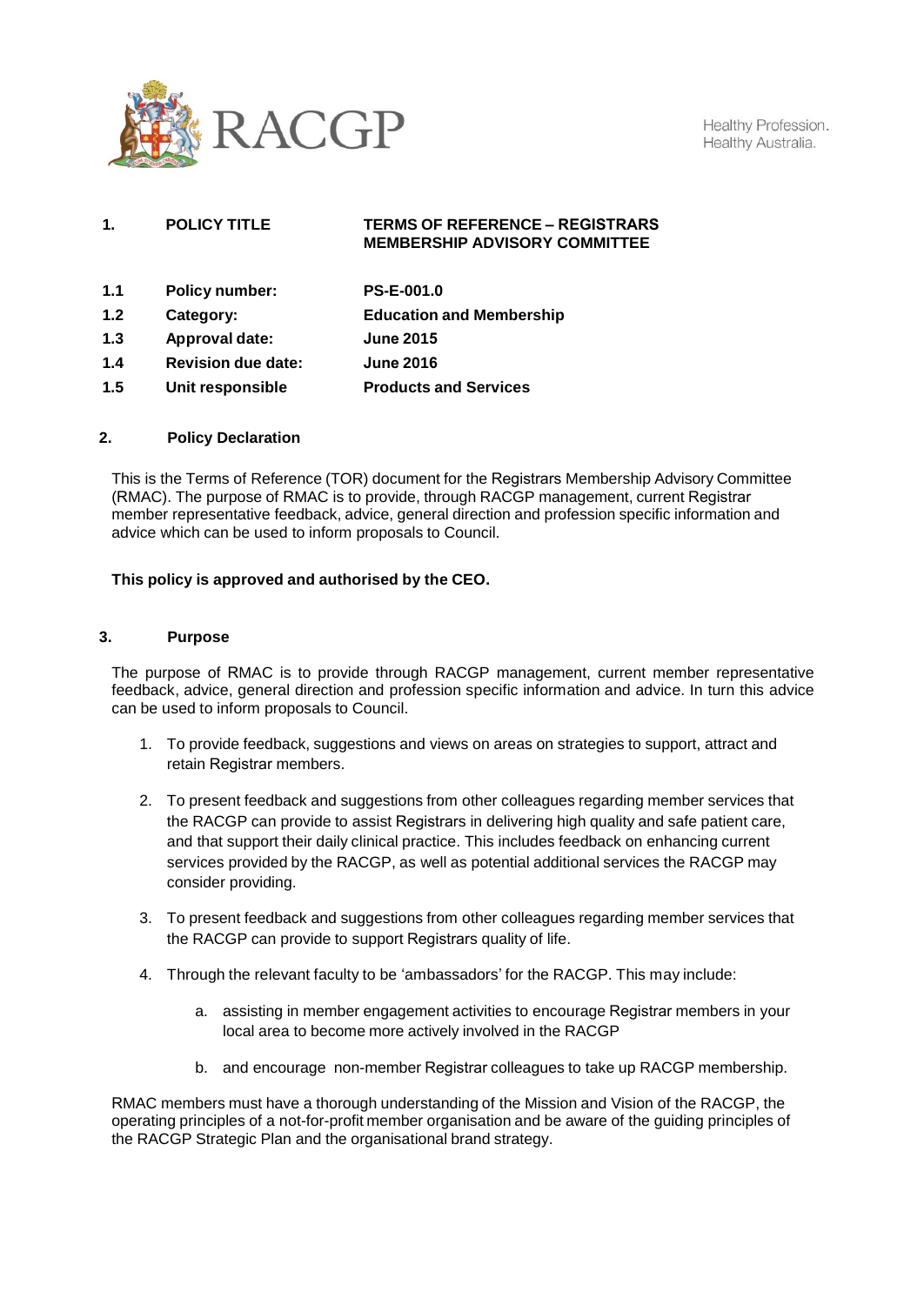

# **4. Roles and Responsibilities**

The committee will consider the scope of the following RACGP membership activities as encompassed by the RACGP's strategic directions:

- Membership and Services
- Retention programs that may be specifically designed on a geographical, segmented, National or faculty–by-faculty basis
- Acquisition strategies to attract new RACGP members
- New and existing initiatives that impact on membership from a Registrar member's perspective
- Advice on appropriate membership policies including the provision of member services to Registrar members on faculty and national level.
- Other issues as presented by the General Manager, Products

# **5. Committee Composition**

1. Committee members must be either Registrars or Recent Fellows (having Fellowed no more than 2 years from date of appointment)

- 2. All Committee members must be financial members of the RACGP
- 3. The Committee shall include where practicable:
- Registrar Representative on RACGP Council as Chair
- At least one representative from each Faculty Board
- Representatives from any other RACGP Board eg Board of Assessment
- Representatives from any RAGCP Expert Committee (REC)
- 4. A quorum of at least 4 member participants (including the Chair) is required for all meetings